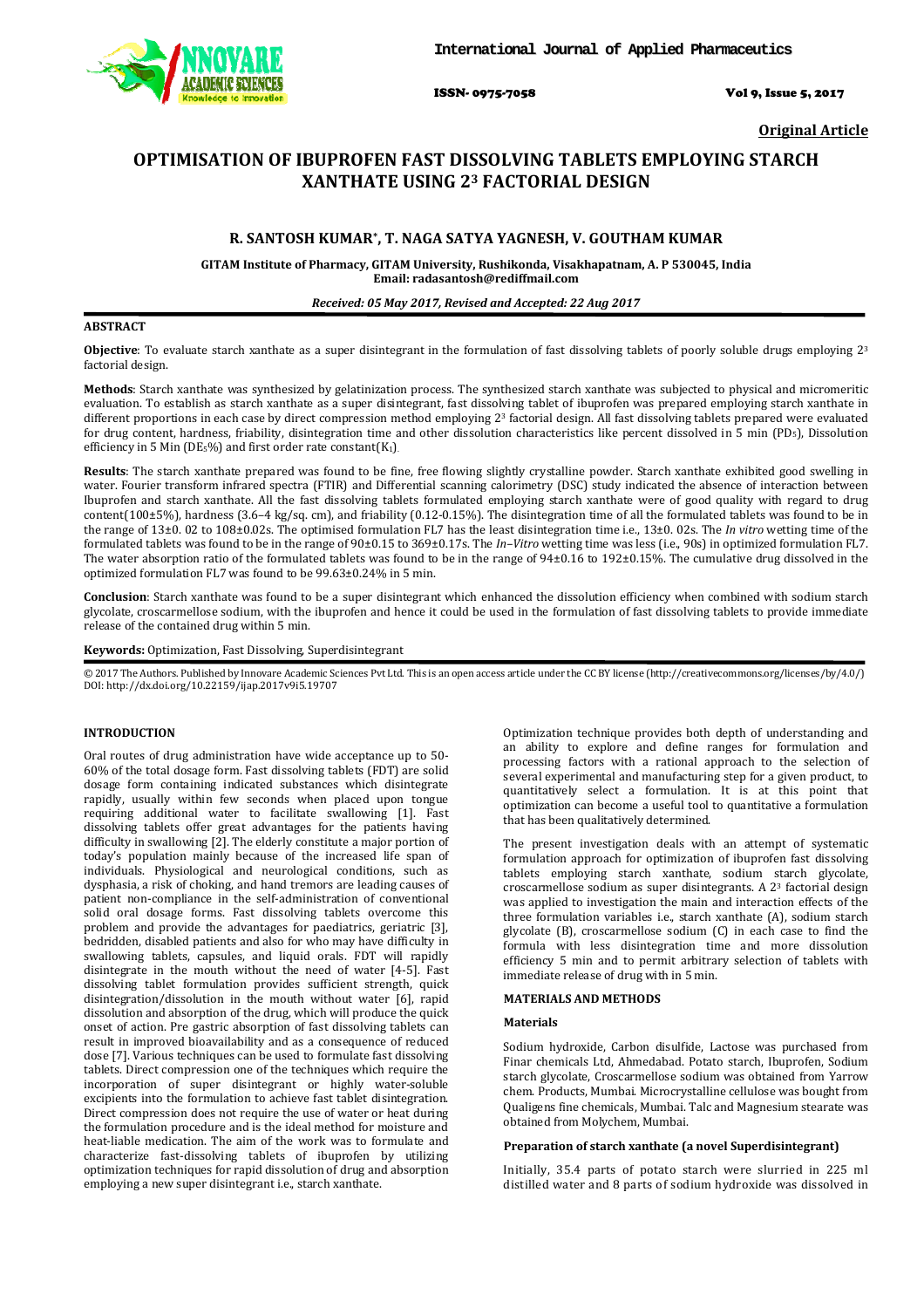distilled water. Both are stirred continuously for 30 min. To this 5 parts of carbon disulphide was added and stirred for 16 h at 25 °C. After 16 h, it was filtered and washed with 75 ml of distilled water, 500 ml of acetone and 100 ml of ether. The product was kept in an oven at 60 °C for 2 h. The product obtained was ground and sieved.

#### **Characterization of starch xanthate**

The starch xanthate prepared was evaluated for the following

#### **Solubility**

The solubility of starch xanthate was tested in water, an aqueous buffer of pH 1, 2, 3, 4, 6 and organic solvents such as alcohol, dichloromethane, chloroform, acetone and petroleum ether.

#### **pH**

The pH of 1% w/v slurry was measured by pH meter.

#### **Melting point**

Melting point was determined by using melting point apparatus.

#### **Viscosity**

The viscosity of 1% dispersion in water was measured using Ostwald viscometer.

#### **Swelling index**

Starch xanthate (200 mg) was added to 10 ml of water and light liquid paraffin taken in two Different graduated test tubes and mixed. The dispersion in the tubes was allowed to stand for 12 h. The volumes of the sediment in the tubes were recorded. The swelling index of the material was calculated as follows.

$$
Swelling Intex\% = \frac{Volume of \text{Sdimentinwater-Volume of} \text{sdimentinLighLiquid} \text{Paraffin}}{Volume of \text{SdimentinLighLiquid} \text{Paraffin}} \text{X100}
$$

## **Test for gelling property**

The gelling property (gelatinization) of the starch and starch xanthate prepared was evaluated by heating a 7% w/v dispersion of each in water at 100 °C for 30 min.

#### **Particle size**

Particle size analysis was done by sieving using standard sieves.

## **Density**

Density (g/cc) was determined by liquid displacement method using benzene as a liquid.

#### **Bulk density**

Both loose bulk density (LBD) and tapped bulk density (TBD) were determined by transferring the accurately weighed amount of sample in 50 ml measuring cylinder, the granules without any agglomerates and measured the volume of packing and tapped 50 times on a plane surface and tapped volume of packing recorded and LBD and TBD calculated by following formula [8].

$$
LBD = \frac{Massofpower}{Volumeofpacking}
$$

$$
TBD = \frac{Massofpower}{TappedVolumeofPacking}
$$

#### **Percentage compressibility index**

Percentage compressibility of powder mix was determined by Carr's Compressibility Index calculated by the following formula [9].

% Carr 'shdex = 
$$
\frac{TBD - LBD}{TBD} \times 100
$$

Where TBD= Tapped bulk density; LBD= Loose bulk density.

#### **Angle of repose**

The frictional forces in loose powder or granules can be measured by the angle of repose. This is the maximum angle possible between the surface of a mass of powder or granules and the horizontal plane. Angle of repose is calculated by applying the next equation;

$$
\tan \theta = \frac{h}{r}, \theta = \tan^{-1} \frac{h}{r}
$$

Where θ=angle of repose; h=height; r=radius

#### **Fourier transform infrared (FTIR) spectroscopy**

FTIR spectra of starch lactate were recorded on samples prepared in potassium bromide (KBr) disks using a BRUKER FT–IR, (Tokyo, Japan). Samples were prepared in (KBr) disks by means of a hydrostatic press at 6-8 tons pressure. The scanning range was 500 to 4000 cm-1.

#### **X–Ray diffraction**

The diffraction pattern of starch xanthate was recorded with an xray diffractometer (analytical spectra's Pvt. Ltd., Singapore). X-ray diffraction was performed at room temperature (30 °C) with a diffractometer; target, Cu(λ1.54 A), filter, Ni; voltage,40 ⱪV; current 30mA; time constant 10 mm/s; scanning rate 2 °/min; measured from 2.5-50 ° at full scale 200.

#### **Drug–excipients compatibility studies**

The compatibility of starch xanthate with the selected drug (Ibuprofen) was evaluated in DSC and FTIR studies.

## **Differential scanning calorimetry (DSC)**

DSC thermograms of ibuprofen and their mixtures (1: 1) with starch xanthate were recorded on Perkin-Elmer thermal analyzer samples (2-5 mg) were sealed into aluminum pans and scanned at a heating rate of 10 °C min-1 over a temperature range 30–350 °C.

#### **Infrared spectroscopy**

Fourier transform infra red (FTIR) spectra of ibuprofen, and their mixtures (1: 1) with starch xanthate were recorded on a Perkin-Elmer, IR Spectrophotometer model: Spectrum RXI, using KBr disc as a reference.

#### **Preparation of ibuprofen fast dissolving tablets**

The tablets were prepared by direct compression method employing 2<sup>3</sup> factorial design in which 3 independent variables {superdisintegrants i.e., starch xanthate (A), sodium starch glycolate (B), croscarmellose sodium (C)} and 1 dependent variable (dissolution efficiency in 5 min) were selected. The composition of the different formulation of ibuprofen fast dissolving tablets is shown in table no 1 in which the levels of super disintegrants were selected at 2 levels i.e., lower and higher level concentrations. For starch xanthate (A), the lower level i.e., 5% concentration and upper level i.e., 10% concentration. For sodium starch glycolate (B) and croscarmellose sodium(C), the lower level is 0 concentration and higher level i.e., 5% concentration. For uniformity in particle size each ingredient was passed through # 100 mesh sized screen before mixing. Starch xanthate, sodium starch glycolate, croscarmellose sodium, mannitol and microcrystalline cellulose were accurately weighed and mixed using mortar and pestle, and the added to ibuprofen. Finally, talc and magnesium stearate were added to the powder mixture. Finally, the mixed blend was compressed by using eight station rotator press Karnawathi Machineries Pvt, Ltd., Ahmedabad, India.

## **Evaluation of ibuprofen fast dissolving tablets**

#### **Hardness test**

Hardness indicates the ability of a tablet to withstand mechanical shocks while handling. The hardness of the tablet was determined using Monsanto hardness tester and expressed in kg/cm<sup>2</sup> [10].

#### **Uniformity of weight**

Weight variation test was done with 20 tablets. It is the individual variation of tablet weighed from the average weight of 20 tablets [11].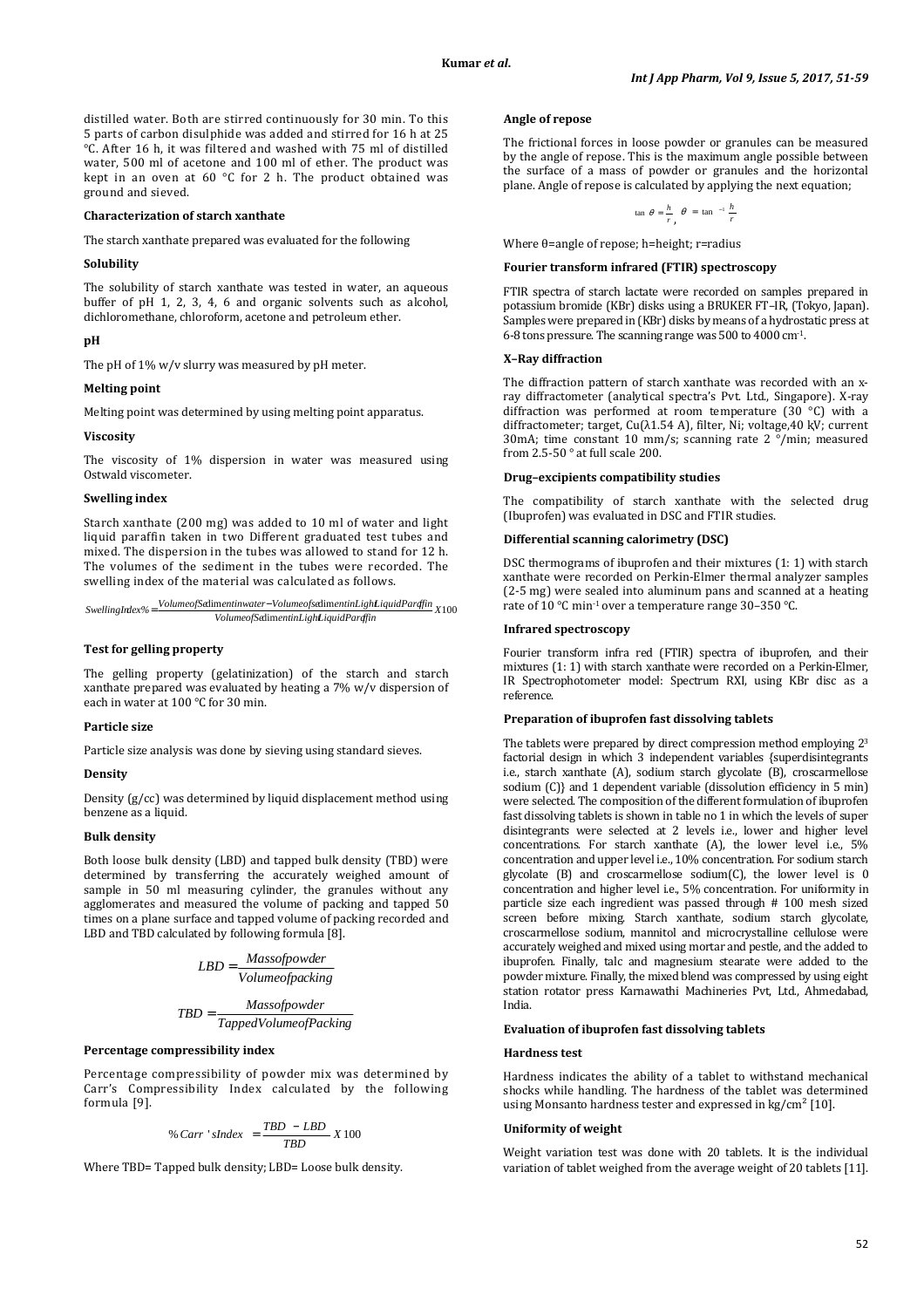### **Table 1: Formulae of ibuprofen fast dissolving tablets employing starch xanthate prepared by direct compression method involving lactose as a diluent**

| Ingredients (mg/tablet)     | FL <sub>1</sub> | FL <sub>2</sub> | FL <sub>3</sub> | FL4   | FL5   | FL <sub>6</sub> | FL7 | FL8 |
|-----------------------------|-----------------|-----------------|-----------------|-------|-------|-----------------|-----|-----|
| Ibuprofen                   | 100             | 100             | 100             | 100   | 100   | 100             | 100 | 100 |
| Starch Xanthate             | 25              | 50              | 25              | 50    | 25    | 50              | 25  | 50  |
| Sodium starch glycolate     | ---             | ---             | 25              | 25    | $---$ | $---$           | 25  | 25  |
| Croscarmellose sodium       | $---$           | $- - -$         | ---             | $---$ | 25    | 25              | 25  | 25  |
| Lactose                     | 155             | 130             | 130             | 105   | 130   | 105             | 105 | 80  |
| Micro crystalline cellulose | 200             | 200             | 200             | 200   | 200   | 200             | 200 | 200 |
| Talc                        | 10              | 10              | 10              | 10    | 10    | 10              | 10  | 10  |
| Magnesium state             | 10              | 10              | 10              | 10    | 10    | 10              | 10  | 10  |
| Total                       | 500             | 500             | 500             | 500   | 500   | 500             | 500 | 500 |

**Table 2: Physical and micromeritics properties of the starch xanthate prepared** 

| Parameters*                            | <b>Observation</b>                                                                                               |
|----------------------------------------|------------------------------------------------------------------------------------------------------------------|
| Solubility                             | Insoluble in all aqueous and organic solvents tested                                                             |
| $pH(1\% w/v)$ aqueous dispersion       | 6.194                                                                                                            |
| Melting point                          | Charred at $218\text{ °C}$                                                                                       |
| Viscosity $(1\% \text{ w/v} )$ aqueous | $1.016$ cps                                                                                                      |
| dispersion)                            |                                                                                                                  |
| Swelling index                         | 50%                                                                                                              |
| Gelling property                       | No gelling and the swollen particles of starch Xanthate separated from water. Where as in the case of starch, it |
|                                        | was gelatinized and formed a gel.                                                                                |
| Particle Size                          | $80 \mu m (80/120 \text{ mesh})$                                                                                 |
| Density                                | $0.9848$ g/cc                                                                                                    |
| Bulk density                           | $0.625$ g/cc                                                                                                     |
| Angle of repose                        | $12.4^\circ$                                                                                                     |
| Compressibility index                  | 32.5%                                                                                                            |

\*SD Standard Deviation from mean, n=3

## **Friability**

The friability of tablets was measured using a Roche fribilator. Tablets were rotated at 25 rpm for 4 min or up to 100 revolutions. The tablets were then reweighed after removal of fines and the percentage of weight loss was calculated [11].

$$
F = \frac{W(inital) - W(final)}{W(inital)} X100
$$

#### **Drug content uniformity**

For content uniformity, ten tablets were weighed and powdered a quantity of powder equivalent to 10 mg of ibuprofen was extracted into 7.2 phosphate buffer and filtered. The Ibuprofen content was determined by measuring the absorbance spectrophotometrically at 254 nm after appropriate dilution with 7.2 phosphate buffer. The drug content was calculated as an average of three determinations [11].

#### **Wetting time**

The wetting time of tablets was measured using a very simple procedure five circular tissue papers of 10 cm diameter were placed in a Petri dish with a 10 cm diameter. Ten ml of water containing a water-soluble dye (amaranth) was added to the petri dish. A tablet was carefully placed on the tissue paper. Time required for water to reach the upper surface of the tablet was noted as wetting time [12, 13].

## **Water absorption ratio**

A piece of tissue paper folded twice in a small petri dish containing 6 ml of water. A tablet was put in the tissue paper allowed to completely wet. The wetted tablet was then weighed. Water absorption ration R was determined using following equation [12, 13].

$$
R = \frac{W_a - W_b}{W_b} X 100
$$

Where,

Wa = weight of tablet after water absorption.

 $W_b$  = weight of tablet before water absorption.

#### *In–vitro* **disintegration time**

Disintegration time for FDTs was determined using USP disintegration apparatus 0.1 N HCl buffer. The volume of medium was 900 ml and the temperature was 37±0.2 °C. The time in second taken for complete disintegration of the tablet with no palatable mass remaining in the apparatus was measured [14].

## *In–vitro* **dissolution studies**

The *in vitro* dissolution rate study of ibuprofen fast dissolving tablets were performed using 8 stage dissolution test apparatus (Electrolab TDT-08L) fitted with paddles (50 rpm) at 37±0.5 °C, using 7.2 phosphate buffer (900 ml) as a dissolution media. At the predetermined time intervals, 5 ml samples were withdrawn, filtered through a 0.45µ membrane filter, diluted and assayed at 221 nm using an Analytical technology T360 UV/Visible Double beam spectrophotometer. Cumulative percentage release was calculated using standard absorbance from the calibration curve. All the dissolution experiments were conducted in triplicate (n = 3).

#### **RESULTS AND DISCUSSION**

The starch xanthate prepared was found to be fine, free flowing slightly crystalline powder. Therefore, starch xanthate can be used in the formulation of fast dissolving tablets. The physical and micro-meritics properties of the starch xanthate are summarized in table 2. It was insoluble in aqueous solvents and insoluble in organic solvents tested (methanol, petroleum ether, dichloromethane, and chloroform) and the pH of 0.1% aqueous dispersion was 6.196 which is suitable in the formulation of fast dissolving tablets.

Starch xanthate exhibited good swelling in water. The swelling index of starch xanthate was found to be 50%, indicating that the starch xanthate can swell and can increase the osmotic pressure inside the fast dissolving tablets upon oral administration leading to the quick disintegration of the fast dissolving tablets. All micrometric properties indicated good flow and compressibility needed for solid dosage form manufacturing. The density of starch xanthate was found to be 0.9848 g/cc.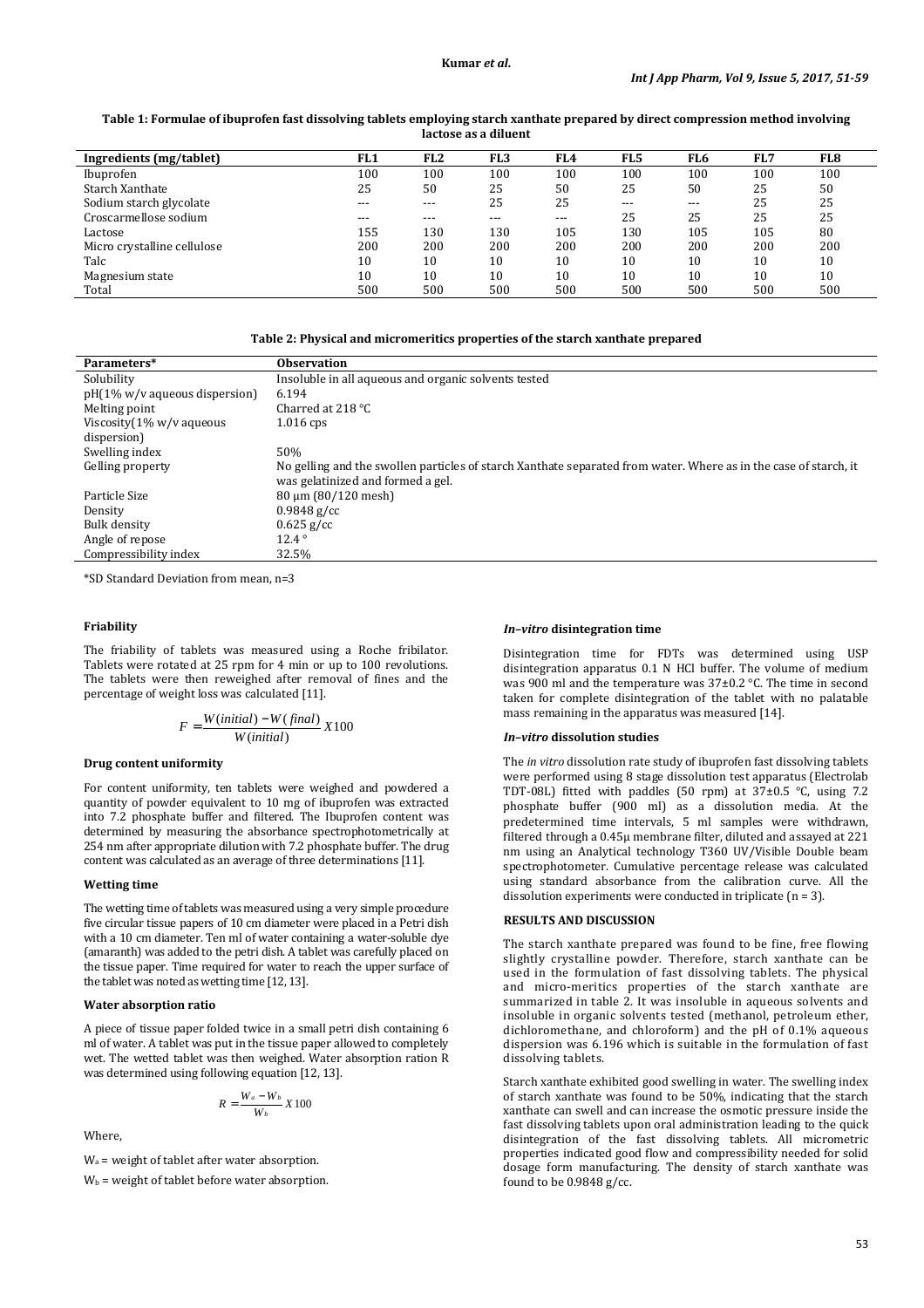The angle of repose and compressibility index showed good flow properties of starch xanthate. The FTIR spectrum of potato starch and starch xanthate is shown in fig. 1 and 2. The presence of peaks absorption at 1634.10 cm-1 characteristic peaks of ester, so from FTIR studies it was concluded that starch xanthate (ester) was formed when starch was allowed to react with formic acid. The X-ray diffraction pattern (fig. 3) of starch xanthate showed characteristic peaks, which indicates that the structure is slightly crystalline in nature suitable for as super disintegrant in the formulation of fast dissolving tablets. The disappearance of pink color in the ester test confirmed the presence of ester, i.e., starch xanthate.

The melting point of starch xanthate was found to be 218 °C, which can resist the higher temperature during drying when used in the wet granulation method of preparation of tablets and also during accelerated stability studies. The viscosity of 1 %W/V aqueous dispersion of starch xanthate was found to be 1.016cps indicating the suitability of starch xanthate as a super disintegrant in the formulation of the fast dissolving tablets with less disintegration time. The particle size of starch xanthate was found to be 80  $\mu$  indicating the suitability of starch xanthate as a free flowing super disintegrant in the formulation of fast dissolving tablets. The starch xanthate had got all the characteristic of super disintegrants it was concluded that starch xanthate can be used as novel super disintegrant in the formulation of fast dissolving tablets.



**Fig. 1: Fourier transform infrared spectra of potato starch** 



| Sample            | of peak<br>.<br>u.                      | group<br>Functiona. |
|-------------------|-----------------------------------------|---------------------|
| xanthate<br>' مار | $\sim$ $\sim$<br>$\sim$<br>1634<br>7.JU | COOH)               |

**Fig. 2: Fourier transform infrared spectra of starch xanthate** 



**Fig. 3: X-Ray diffraction pattern of starch xanthate**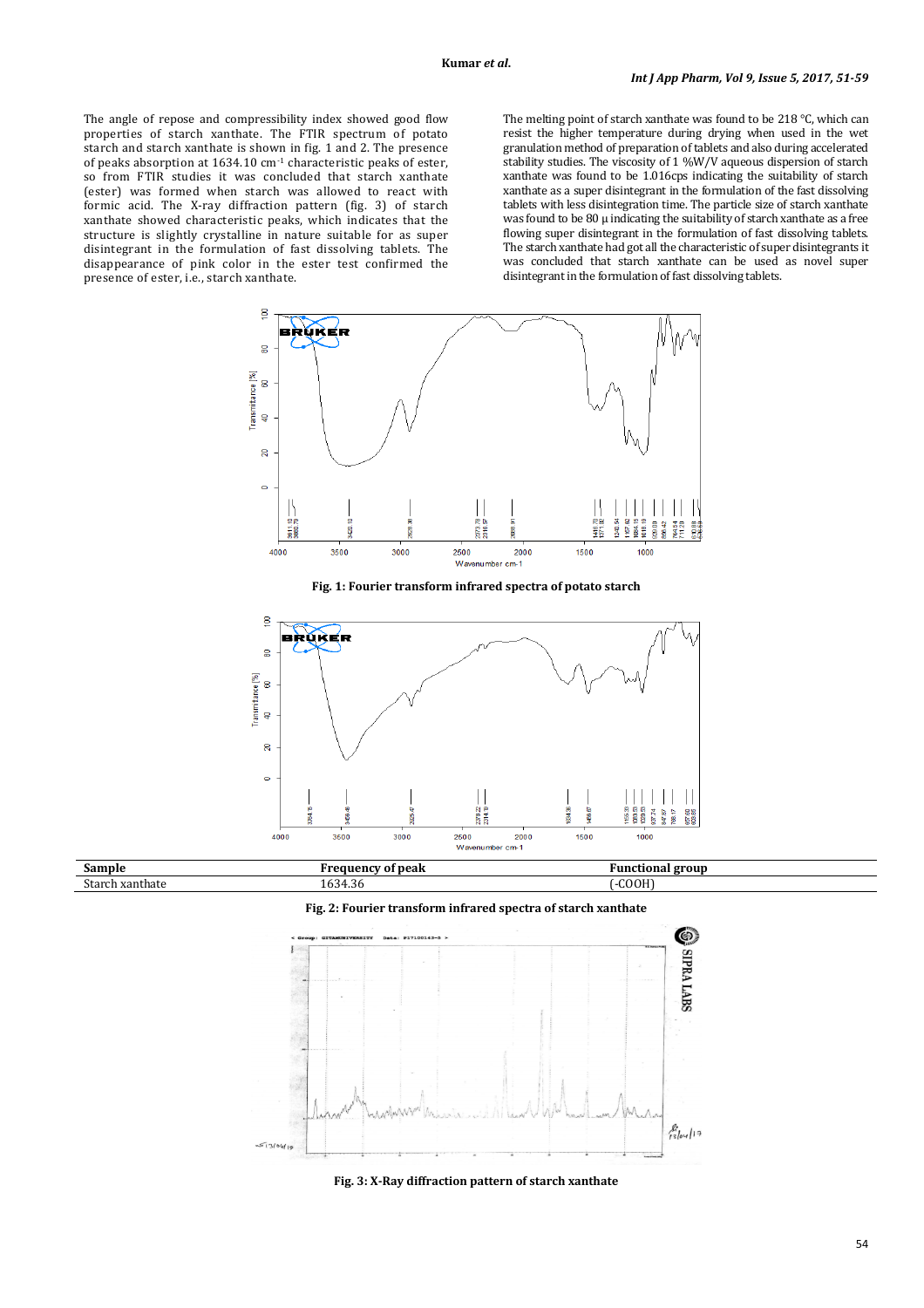The X-ray diffraction pattern of starch xanthate showed 3 characteristic peaks, which indicates that structure is slightly crystalline. The compatibility of starch xanthate with the selected drug (Ibuprofen) was evaluated by DSC and FTIR studies. The DSC thermograms of ibuprofen and ibuprofen–starch xanthate are shown in fig. 4 and 5. The DSC thermograms of ibuprofen and ibuprofen–starch xanthate exhibited exothermic peaks at 83.34 °C and 63.13 °C respectively. These melting peaks of ibuprofen and ibuprofen–starch xanthate are nearer to the melting points of ibuprofen (75-78 °C). The peaks observed in the DSC thermograms of ibuprofen and ibuprofen–starch xanthate mixtures correspond to the melting points of the respective drug indicating no interactions between the selected drug and starch xanthate polymer. The DSC study, thus, indicated no interaction between starch xanthate and selected drug.

The FTIR spectra of ibuprofen and ibuprofen–starch xanthate are shown in fig. 6 and 7. The characteristic FTIR bands of ibuprofen at 1718.78 cm-<sup>1</sup> (COOH), and ibuprofen–starch xanthate at 1716.17 cm-1(COOH)were all observed in the FTIR spectra of both ibuprofen and ibuprofen–starch xanthate. These FTIR spectra observations also indicated no interaction between starch xanthate and the drug selected.

Thus the result of DSC and FTIR indicated no interaction between the selected drug and starch xanthate, the new super disintegrant. Hence starch xanthate could be used as a super disintegrant in the design of fast dissolving tablets of the selected drug.

|                       | $\Omega$<br>----       |                               |
|-----------------------|------------------------|-------------------------------|
| .                     | Onse                   | Peak                          |
| Ibunroton<br>uren<br> | $\sim$ $\sim$<br>. U.J | $\sim$<br>$\sim$<br>oo.<br>۰. |



#### **Fig. 4: DSC Thermogram of ibuprofen pure drug**

|                                  | Temperature °C    |                     |
|----------------------------------|-------------------|---------------------|
| ∽<br>Sample                      | Onset             | Peak                |
| .,<br>-Ibuprofen+Starch Xanthate | 17.04<br>$\Omega$ | .420<br>$\sim$<br>. |

## **Fig. 5: DSC Thermo gram of ibuprofen with starch xanthate**



| Sample           | .<br><sup>.</sup> peak | grout<br>ʻun<br>. |  |
|------------------|------------------------|-------------------|--|
| - -<br>Ibuprofen | 718.78                 | COOH)             |  |

**Fig. 6: FTIR spectra of ibuprofen**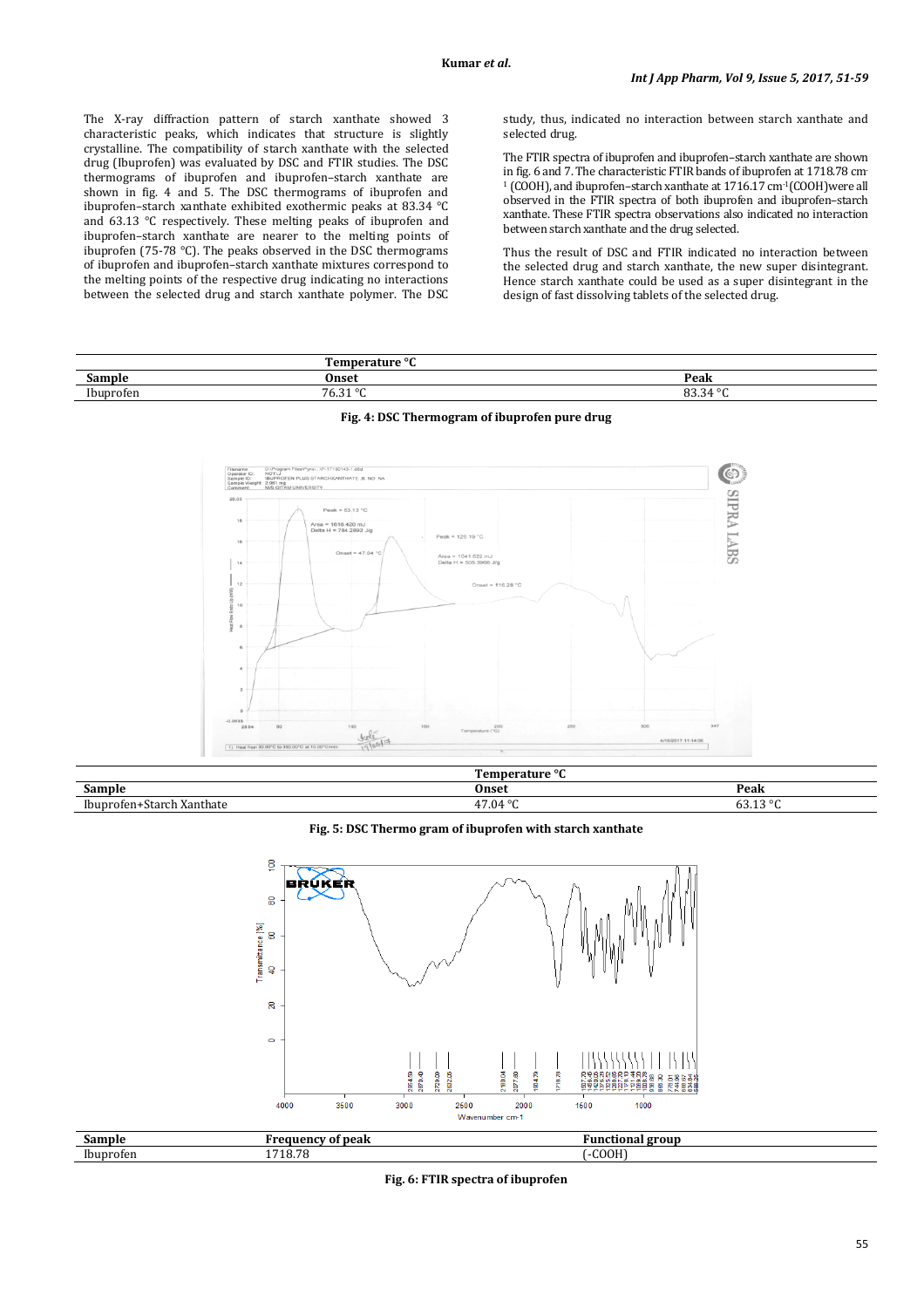

**Frequency of peak Frequency of peak Functional group** Ibuprofen+Starch Xanthate 1716.17 (-COOH)

**Fig. 7: FTIR spectra of ibuprofen with starch xanthate** 

#### **Evaluation of tablets**

#### **Hardness**

Hardness of tablets from all batches was found to be in the range of 3.6±0.03 kg/cm2to 4±0.01 kg/cm2. All tablets were found hard enough so that they could easily withstand the handling and storage conditions without getting broken.

## **Friability**

All the tablets exhibited acceptable friability as none of the tested batches showed percentage friability that exceeded 1%. As per IP, % friability below 1% is an indication of good mechanical resistance of the tablets. % friability of all batches found in the range of 0.12%- 0.15 %. Thus, it was proved that tablets could withstand the pressure, mechanical shocks during handling, transportation, storage and manufacturing processes.

#### **Drug content**

Drug content of all the formulation batches was found to be between 97.58±0.71 to 99.56±0.57. Hence, it can be concluded that all the formulations are having an accurate amount of drug distributed uniformly in powder mass and followed acceptable limits as per IP [15]. i.e. 85 to 115 % of average content table 3.

#### **Disintegration studies**

*In vitro* disintegration time was done by the USP dissolution apparatus. The disintegration rate has a correlation with water absorption capacity of disintegrate and The *In vitro* disintegration time was found between 178±0.02-13±0. 01s. The outcomes were tabulated and data demonstrated in table 3. All the formulation showed disintegration time less than 180 s. It was found that the formulation Fl7 will show least disintegration time 13s as compare to other formulation. The order for a disintegration time in fast<br>dissolving tablet was found to be  $FL7 < FL3 < FL4 < FL5$ dissolving tablet was <FL6<FL2<FL1<FL8. The order of disintegration time may be due to the interaction and main effects of the super disintegrants used in the fast dissolving tablets.

#### **Water absorption ratio and wetting time**

The Water absorption ratio founded between 94±0.16-192±0.15. This increased behaviour due to the water taking the ability of super disintegrants. The wetting time found between 90±0.15-369±0.17. The outcomes were tabulated and data demonstrated in table 3 and Fig. 8 and 8a. It was found that the formulation FL7 containing 5 % starch xanthate, 5 % sodium starch glycolate and 5 % croscarmellose sodium showed less wetting time i.e. 90±0.15s as compared to other formulations.

#### *In vitro* **dissolution studies**

Dissolution rate depends on the wetting time of the disintegrant, among all the formulations FL7 has less wetting time and has greater dissolution rate and then this is the other conformance test for correct selection of desirable. *In vitro* dissolution studies of all the formulation were done and depicted in fig. 9. In all formulations FL7 formulation was selected as the promising formulation containing 5 % starch xanthate, 5 % sodium starch glycolate and 5 % croscarmellose sodium with 99.30% release in 5 min which may be due to the interaction effect between the three super disintegrants i.e., starch xanthate, sodium starch glycolate and croscarmellose sodium at a concentration of 5 % each.

The dissolution parameters of the formulation from (FL1–FL8) which were made by direct compression method were shown in the Table: 4. In all these cases the  $PD_5$  (percent dissolved in 5 min) was more (99.63) in FL7 which consists at 5 % starch xanthate, 5 % sodium starch glycolate and 5 % croscarmellose sodium. The same was in the case of  $DE_5$  % (dissolution efficiency in 5 min). The  $PD_5$ and DE5 % revels that starch xanthate was effective at 5% starch xanthate, 5% sodium starch glycolate, and 5 % croscarmellose sodium when the formulations were made by direct compression using these super disintegrants. The order for a  $PD_5$  in fast dissolving tablet was found to be FL1<FL2<FL4< FL8<FL6<FL5<FL3<FL7. The K1 also increased in all the formulation when compared to the F1 formulation. The number of folds increases in  $DE_5\%$  and the number of folds increase in  $K_1$  (min-1) was given in table 4. The order for a DE5% in fast dissolving tablet was found to be FL8<FL1<FL2<FL4<FL6<FL5<FL3<FL7. The order of PD5 and DE5% may be due to the interaction and main effects of the super disintegrants used in the fast dissolving tablets. From the results, it was concluded that starch xanthate (new super disintegrant) could be used as a super disintegrant in the formulation of fast dissolving tablets of ibuprofen.

To evaluate the individual and combined effects of the three factors involved, fast dissolving tablets were formulated employing selected combinations of the factors as per 23-factorial design. The fast dissolving tablets and release parameters (percent drug released in 5 min) of the fast dissolving formulated were analyzed as per ANOVA of 23-factorial design. ANOVA of fast disintegrating times (table 5) indicated that the individual effects of starch xanthate (A), sodium starch glycolate (B) and croscarmellose sodium (C), as well as the combined effects of AB, AC, BC and ABC factors, were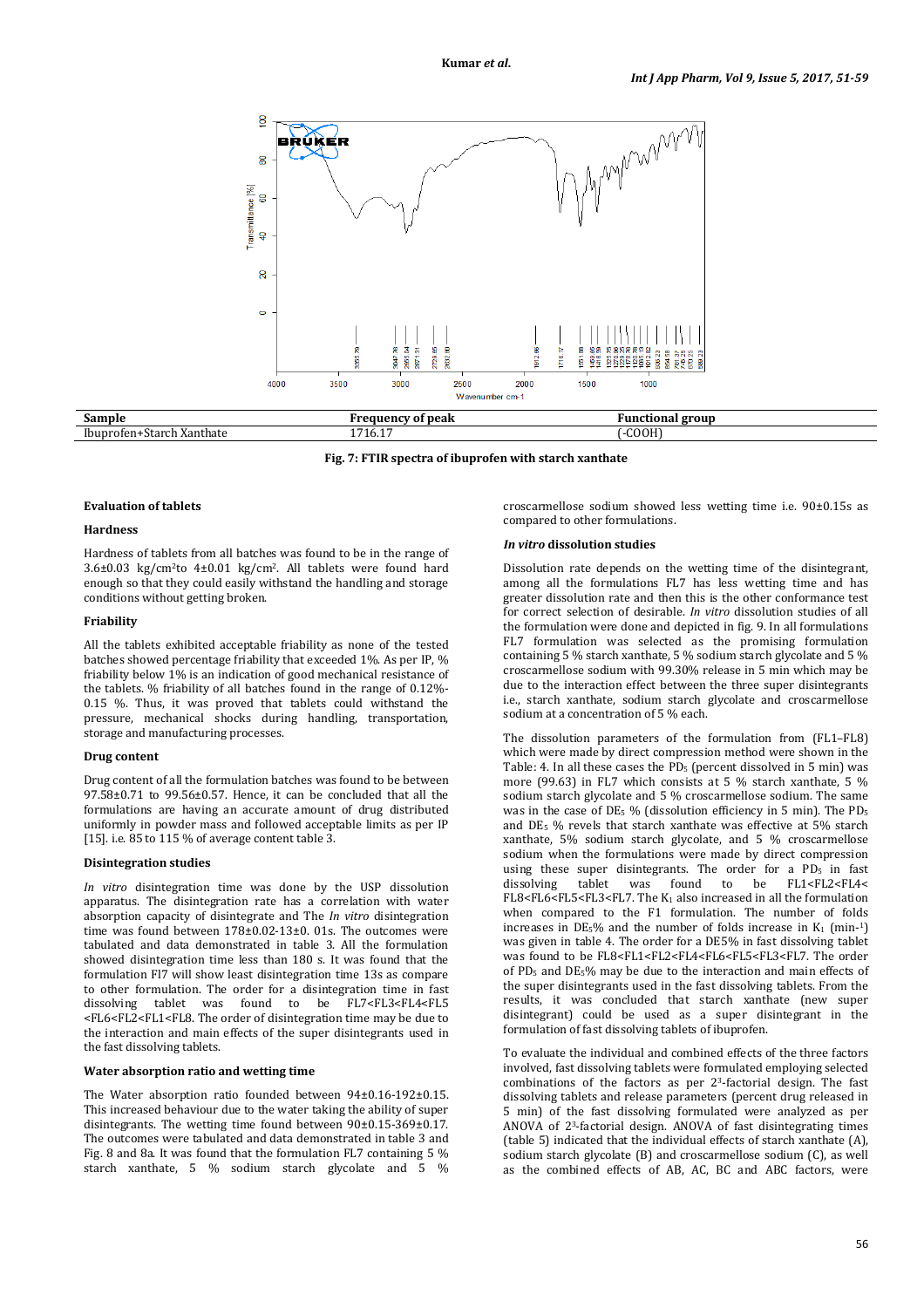significant (P<0.05) on disintegration time and dissolution efficiency in 5 min of ibuprofen fast dissolving tablets.

Fast dissolving tablets formulated employing starch xanthate (5%), sodium starch glycolate (5%) and croscarmellose sodium (5%) as super disintegrants exhibited in disintegration and dissolution efficiency in 5 min. Formulation FL7 gave release of 99.63% in 5 min fulfilling the official specification, based on disintegration time and dissolution efficiency in 5 min. Formulation FL7 is considered as a good fast dissolving tablet formulations of ibuprofen which was found to better than the ibuprofen fast dissolving tablets formulated by Sai Kishore *et al* [16].

**Table 3: Physical properties: hardness, friability drug content of ibuprofen fast dissolving tablets prepared by direct compression method involving lactose as a diluent** 

| <b>Formulation</b> | <b>Hardness</b><br>(kg/cm <sup>2</sup> )n±SD | Friability<br>(%)n±SD | <b>Drug Content</b><br>$mg(tab)$ n $\pm$ SD | <b>Disintegration Time</b><br>(sec) n±SD | <b>Wetting Time</b><br>$(s)$ n $\pm$ SD | <b>Water Absorption</b><br>Ratio $(\% )$ n $\pm$ SD |
|--------------------|----------------------------------------------|-----------------------|---------------------------------------------|------------------------------------------|-----------------------------------------|-----------------------------------------------------|
| FL <sub>1</sub>    | $3.9 \pm 0.01$                               | $0.12 \pm 0.013$      | $97.58 \pm 0.71$                            | $108 \pm 0.02$                           | $310\pm0.02$                            | $145 \pm 0.12$                                      |
| FL <sub>2</sub>    | $3.6 \pm 0.03$                               | $0.13 \pm 0.015$      | $98.10 \pm 0.79$                            | $103 \pm 0.03$                           | $276 \pm 0.12$                          | $137+0.18$                                          |
| FL <sub>3</sub>    | $4.0 \pm 0.01$                               | $0.14 \pm 0.012$      | $99.45 \pm 0.63$                            | $14\pm0.02$                              | $111 \pm 0.09$                          | $94\pm0.16$                                         |
| FL4                | $3.8 \pm 0.04$                               | $0.12 \pm 0.014$      | $98.56 \pm 0.55$                            | 25±0.02                                  | $225 \pm 0.02$                          | $134\pm0.15$                                        |
| FL5                | $3.7 \pm 0.03$                               | $0.14 \pm 0.012$      | $99.23 \pm 0.56$                            | 83±0.01                                  | $103 \pm 0.21$                          | $139 \pm 0.21$                                      |
| FL6                | $3.9 \pm 0.01$                               | $0.15 \pm 0.012$      | $99.34 \pm 0.18$                            | $95 \pm 0.02$                            | $183 \pm 0.09$                          | $111 \pm 0.12$                                      |
| FL7                | $3.7 \pm 0.02$                               | $0.14 \pm 0.014$      | $99.56 \pm 0.57$                            | $13\pm0.01$                              | $90\pm0.15$                             | $192 \pm 0.15$                                      |
| FL8                | $4.0 \pm 0.04$                               | $0.12 \pm 0.013$      | 99.17±0.11                                  | $178 \pm 0.02$                           | $369 \pm 0.17$                          | $126 \pm 0.27$                                      |

\*SD Standard Deviation from mean, n=3



**Fig. 8: Ibuprofen fast dissolving tablets prepared employing starch xanthate involving lactose as a diluent**



**Fig. 8a: Ibuprofen fast dissolving tablets prepared employing starch xanthate involving lactose as a diluents**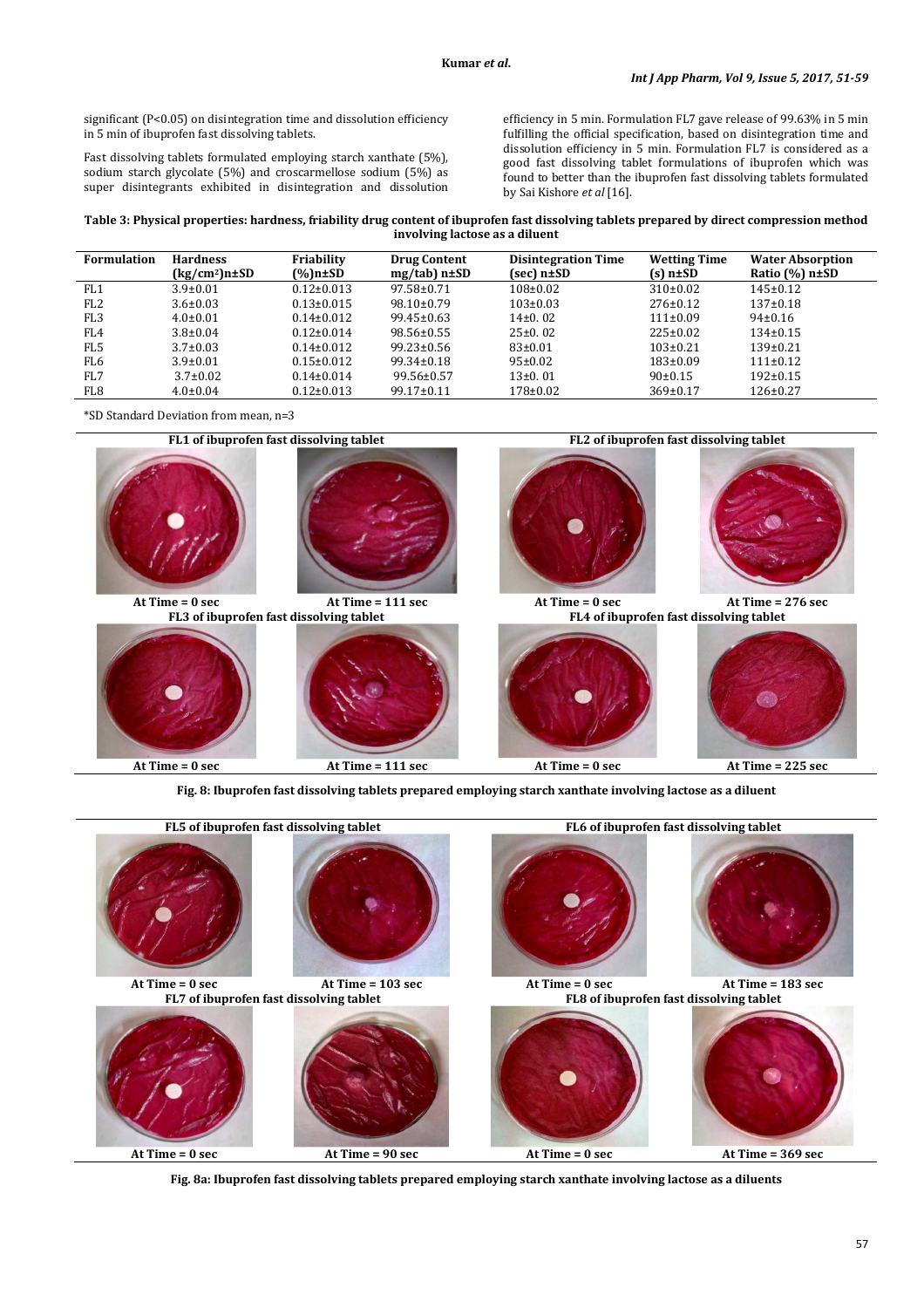**Kumar** *et al***.**





**Table 4: Dissolution parameters of ibuprofen fast dissolving tablets formulated employing starch xanthate and other known super disintegrants prepared by direct compression method involving lactose as a diluent** 

| Dissolution parameters*                            | FL1                      | FL <sub>2</sub> | FL3   | FL4   | FL5   | FL6   | FL7                      | FL8   |
|----------------------------------------------------|--------------------------|-----------------|-------|-------|-------|-------|--------------------------|-------|
| PD <sub>5</sub>                                    | 21.65                    | 22.97           | 87.13 | 51.08 | 84.33 | 83.78 | 99.63                    | 64.82 |
| DE <sub>5</sub> %                                  | 4.7                      | 8.2             | 41.3  | 22.4  | 40.6  | 38.9  | 48.3                     | 2.7   |
| No of folds increase in DE <sub>5</sub> %          | $\overline{\phantom{0}}$ | 1.74            | 8.78  | 4.76  | 8.63  | 8.27  | 10.27                    | 4.82  |
| $K_1$ (min <sup>-1</sup> )                         | 0.01                     | 0.04            | 0.39  | 0.25  | 0.26  | 0.41  | $\overline{\phantom{0}}$ | 0.21  |
| No of folds increase in $K_1$ (min <sup>-1</sup> ) | $\sim$                   |                 | 39    | 25    | 26    | 41    |                          | 21    |

\*SD Standard Deviation from mean, n=3, PD5-Percent dissolved in 5 min., DE5%-Dissolution efficiency in 5 min., K1 =First Order Rate Constant

#### **Table 5: ANOVA of dissolution efficiency in 5 min of ibuprofen fast dissolving tablets formulated employing starch xanthate involving lactose as a diluent**

| <b>Source of variation</b>                                                        | d. f | S.S                      | <b>M.S.S</b> | Variance ratio | Result   |
|-----------------------------------------------------------------------------------|------|--------------------------|--------------|----------------|----------|
| Replicates                                                                        | າ    | 0.81                     | 0.40         | 0.50           | P > 0.05 |
| <b>Treatments</b>                                                                 |      | 5563.31                  | 794.75       | 1006.01        | P < 0.05 |
| Starch xanthate (5%)                                                              |      | 25421.55                 | 25421.55     | 32179.17       | P < 0.05 |
| Strach xanthate (10%)                                                             |      | 33.37                    | 33.37        | 42.24          | P < 0.05 |
| Starch xanthate (5%)X Sodium starch glycolate (5%)                                |      | 2137.59                  | 2137.59      | 2705.81        | P < 0.05 |
| Starch xanthate (10%) X Sodium starch glycolate (5%)                              |      | 62.72                    | 62.72        | 79.39          | P < 0.05 |
| Starch xanthate(5%) X Croscarmellose sodium (5%)                                  |      | 4306.76                  | 4306.76      | 5451.59        | P < 0.05 |
| Starch xanthate (10%) X Croscarmellose sodium (5%)                                |      | 171.20                   | 171.20       | 216.70         | P < 0.05 |
| Starch xanthate (5%) X Sodium starch glycolate (5%) X Croscarmellose sodium (5%)  |      | 250.26                   | 250.26       | 316.78         | P < 0.05 |
| Starch xanthate (10%) X Sodium starch glycolate (5%) Croscarmellose sodium X (5%) |      | 385.60                   | 385.60       | 488.10         | P < 0.05 |
| Error                                                                             | 14   | 11.12                    | 0.79         | --             | $- -$    |
| Total                                                                             | 23   | $\overline{\phantom{a}}$ |              |                | $- -$    |

\*SD Standard Deviation from mean, n=3, P20.05 indicate significance; p20.05 indicate non-significance, d. f–Degree of Freedom \*S. S–Sum of Square \*M. S. S–Mean Sum of Squares, ANOVA= Analysis of Variance

## **CONCLUSION**

Starch xanthate is an efficient super disintegrant for fast dissolving tablets. The disintegration and dissolution efficiency of the fast dissolving tablets of Ibuprofen was good and depended on the concentration of super disintegrant employed i.e., starch xanthate, sodium starch glycolate, croscarmellose sodium. The formulated fast dissolving tablets of Ibuprofen exhibited good dissolution efficiency in 5 min which can be used for the fast therapeutic action of ibuprofen.

Overall, Starch xanthate was found to be a super-disintegrant which enhanced the dissolution efficiency when combined with sodium starch glycolate and croscarmellose sodium, with the ibuprofen and hence it could be used in the formulation of fast dissolving tablets to provide immediate release of the contained drug within 5 min.

## **ABBREVIATION**

FTIR-Fourier transform infrared spectra, DSC-Differential scanning calorimetry, ANOVA–Analysis of variance, PD<sub>5</sub>-Percent dissolved in 5 min, DE5%-Dissolution efficiency in 5 min

## **CONFLICT OF INTERESTS**

# Declare none

## **REFERENCES**

- 1. Amrita Soni, Vaibhav Rajoriya, Varsha Kashaw. Formulation development and evaluation of fast dissolving tablet of ramipril. Int J Pharm Pharm Sci 2015;7:127-31.
- 2. Paramita Dey, Arnabi Ghosh. Wafers: an innovative advancement of orodispersible films. Int J Appl Pharm 2016;8:1-7.